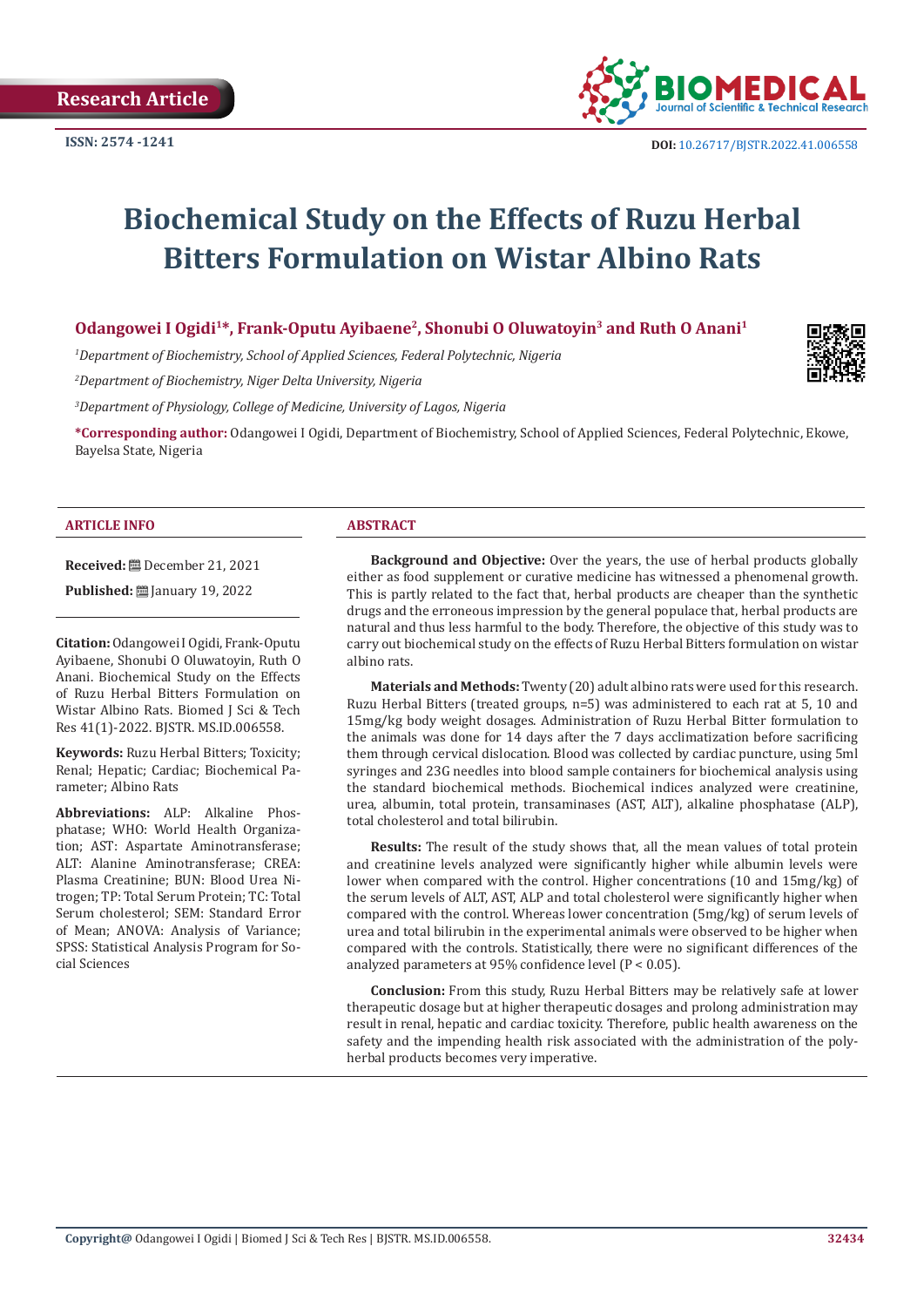# **Introduction**

The development and use of traditional herbal medicine have come a long way and it corresponds to the Stone Age. In Africa, the practice of traditional healing and magic is much older than some of the other traditional medical sciences and seems to be more prevalent than conventional medicine [1]. World Health Organization (WHO) has defined Herbal medicine as an authorized medicinal herb or herbal materials or herbal preparations and finished herbal products which contain whole plants, parts of plants, or other plant materials such as: barks, leaves, flowers, berries and roots, and/or their extracts as active ingredients intended for human therapeutic use and sometimes animals [2]. It has become a common traditional practice in some cases, that a combination of plants or their extracts is used in the treatment of certain ailments with the believe by the herbalists that the individual plants contain different therapeutic agents in which when combined together will give a better therapeutic efficacy for a particular disease or multiple diseases than that of a single plant.



**Figure 1:** Ruzu Herbal Bitters.

Therefore, most herbal preparations work in synergy, hence the emergence of polyherbal mixtures. Ruzu herbal bitters (Figure 1) are polyherbal mixtures, produced by Ruzu Natural Health Product and Services, Nigeria. The polyherbal mixture is made up of three different plants: 20% Uvaria chamae (bush banana), 40% *Citrullus colocynthis* (bitter apple) and 40% Curculigo pilosa (squirrel groundnut). Ruzu herbal bitters are commercially available and the manufacturers concluded that the product has the following medicinal functions amongst others, as indicated in the leaflet of the product: management/treatment of diabetes, typhoid and malaria, high blood pressure, waist and back pains, fibroid, infertility (male and female), gonorrhea/staphylococcus, syphilis, pile, obesity/ stomach troubles, detoxifies the kidney and tones the liver [3]. Based on the medicinal claims of the manufacturer of Ruzu herbal bitters with paucity scientific proofs, there was need to carry out scientific investigations to ascertain its effects on wistar albino rats by assessing biochemical indices.

# **Materials and Methods**

# **Materials and Chemicals**

Syringes and needles, hand Gloves, incubator, glucometer, Aucku check active strip micropipette, stop watch, oven, centrifuge Model 800, cotton wool, HPLC, and GCMS. The chemicals included 10% Chloroform, xylene, hemotoxylin and eosin stains.

# **Collection of Herbal Formulation Samples**

Ruzu Herbal Bitters a Nigerian Herbal formulation was purchased from a registered pharmaceutical shop (Cynflac Pharmacy Yenagoa, Bayelsa State). The product is a combination of several medicinal plants. As an inclusion criterion, the product was ascertained to have been registered with the National Agency for Food, Drug Administration and Control (NAFDAC number: A7- 1102L). The manufactured and expiry dates of the product were inspected and all were confirmed to be within the acceptable time frame. The Manufacturer's seal, inspected to ascertain the authenticity of the product was intact in the bottles of the syrup purchased for the analysis and was taken to the Research Laboratory, Department of Pharmacology, Faculty of Basic Medical Sciences, College of Health Sciences, Niger Delta University, Wilberforce Island, Bayelsa State and was stored under room temperature prior to the experiment.

# **Experimental Animals**

**Animal Handling:** Twenty (20) adult albino rats used for this study were purchased from the animal house of the Faculty of Basic Medical Sciences, College of Health Sciences, Niger Delta University, Wilberforce Island, Bayelsa State. The animals were kept in standard plastic rat cages in the research laboratory of the Department of Pharmacology, Faculty of Basic Medical Sciences, College of Health Sciences, Niger Delta University, Wilberforce Island, Bayelsa State. The animals were allowed to acclimatize for 7 days under standard laboratory conditions with free access to commercial grower's mash (Delta Feeds), water ad libitum and 12h/ 12h light/darkness cycle and fresh air prior to the inception of this study. The animal experiment was conducted in accordance with internationally accepted practice for laboratory animals and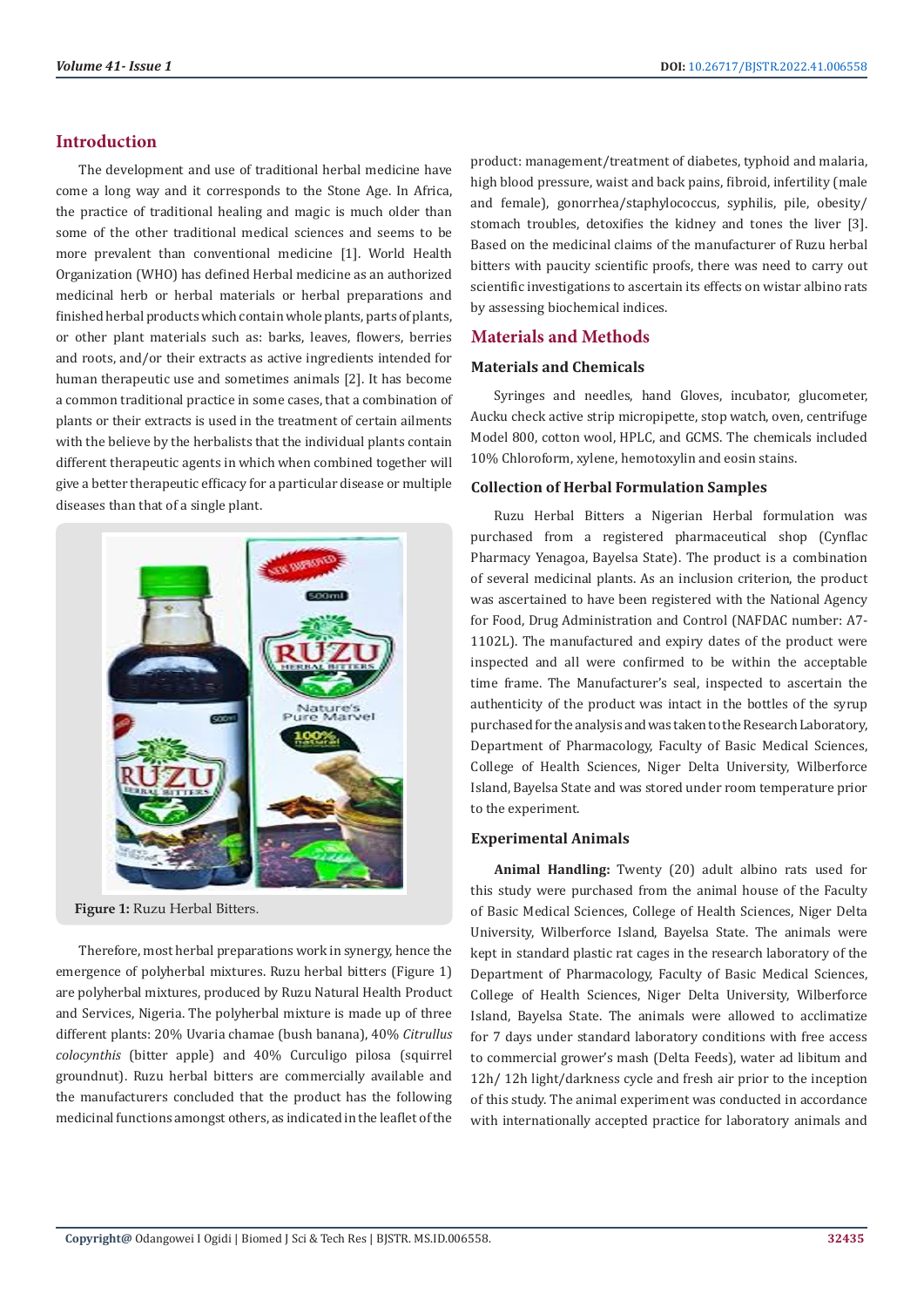approved by the Animal Ethics Committee of the Faculty of Basic Medical Sciences, College of Health Sciences, Niger Delta University, Wilberforce Island, Bayelsa State.

**Administration of Poly-Herbal Formulation:** The herbal formulation was administered using 5ml syringe, the corresponding dose was given to each rat based at 5, 10 and 15 mg/kg body weight dose of the herbal formulation was selected.

# **Experimental Design**

After the period of acclimatization, the animals were randomly divided into experimental and control groups. The albino rats were grouped and herbal formulation administered as follows;

- Group 1 ( $n = 5$ ) Control: Albino rats received 2ml of distilled water daily within the period of the study before sacrificing.
- Group 2 ( $n = 5$ ) Albino rats were treated with 5 mg/kg body weight of Ruzu Herbal Bitters
- Group 3 ( $n = 5$ ) Albino rats were treated with 10 mg/kg body weight of Ruzu Herbal Bitters
- Group 4 ( $n = 5$ ) Albino rats were treated with 15 mg/kg body weight of Ruzu Herbal Bitters.

**Blood Sample Collection:** The animals were observed in their cages for clinical symptoms daily and at the end of the 14 days treatment, the rats were sacrificed under chloroform anesthesia and blood was collected by cardiac puncture, using 5ml syringes and 23G needles into blood sample containers. The blood was allowed to stand for 2 hours to coagulate and was centrifuged for 10 minutes at 2000 rpm and the supernatant (Serum) carefully collected for biochemical analysis.

**Biochemical Analysis:** Serum levels of aspartate aminotransferase (AST) and alanine aminotransferase (ALT) were determined following the principle described by [4] while the alkaline phosphates (ALP) were carried out according to the method described by [5] to assess liver function. Renal function was assessed by measuring plasma creatinine (CREA) levels and blood urea nitrogen (BUN) was assayed following the method of [6,7]. In order to assess the synthetic function of the liver, total serum protein (TP), Total bilirubin and albumin (ALB) concentrations were determined according to the principles based on the Biuret reaction [8] and bromocresol green reaction [9] respectively. Total Serum cholesterol (TC) concentrations were estimated following the method described by [10].

**Statistical Analysis of Data:** All data were expressed as Mean ± Standard Error of Mean (SEM). Significant differences among the groups were determined by One-Way Analysis of Variance (ANOVA) using the statistical analysis program for social sciences (SPSS 17.0).

# **Results**

#### **Biochemical Parameters**

The Body Weight of wistar albino rats administered with Ruzu herbal bitters formulation is shown in Table 1. Table 2 shows the effects of Ruzu herbal Bitters formulation on biochemical indices of wistar albino rats at 5, 10 and 15mg/kg doses. The renal, hepatic, cardiac and lipid profile indices analyzed were albumin, total protein, urea, creatinine, Alkaline Phosphatase (ALP), Alanine aminotransferase (ALT), total bilirubin, Aspartate aminotransferase (AST) and total cholesterol and were compared with the control groups. All mean values of total protein and creatinine levels analyzed were significantly higher while albumin levels were lower when compared with the control. Higher concentrations (10 and 15mg/kg) of ALT, AST, ALP and total cholesterol were significantly higher when compared with the control. Whereas lower (5mg/kg) concentration of urea and total bilirubin levels in the experimental animals were observed to be higher when compared with the controls. Statistically, there were no significant differences of the analyzed parameters at 95% confidence level (P < 0.05).

**Table 1:** Body weight of wistar albino rats administered with Ruzu Herbal Bitters.

| Control  | <b>Ruzu Herbal Bitters</b> |             |               |  |
|----------|----------------------------|-------------|---------------|--|
|          | 5mg/kg                     | 10mg/kg     | 15mg/kg       |  |
| $97+1.2$ | 152±1.8                    | $154\pm2.6$ | $254 \pm 2.3$ |  |

Note: (Mean  $\pm$  SEM, n = 5)

**Table 2:** Effects of Ruzu Herbal Bitters on Biochemical indices of wistar albino rats.

| <b>Biochemical Parameters</b> | Control                     | <b>Ruzu Herbal Bitters</b>  |                              |                              |
|-------------------------------|-----------------------------|-----------------------------|------------------------------|------------------------------|
|                               |                             | 5mg/kg                      | 10mg/kg                      | 15mg/kg                      |
| Total Bilirubin (mg/dl)       | $0.35 \pm 0.02^{\rm b}$     | $0.43 \pm 0.02$             | $0.33 \pm 0.03$ <sup>a</sup> | $0.35 \pm 0.02$ <sup>d</sup> |
| Total Protein (g/dl)          | $4.6 \pm 0.18$ <sup>d</sup> | $5.4 \pm 0.26$ <sup>a</sup> | $6.3 \pm 0.31$ <sup>b</sup>  | $5.6 \pm 0.24$               |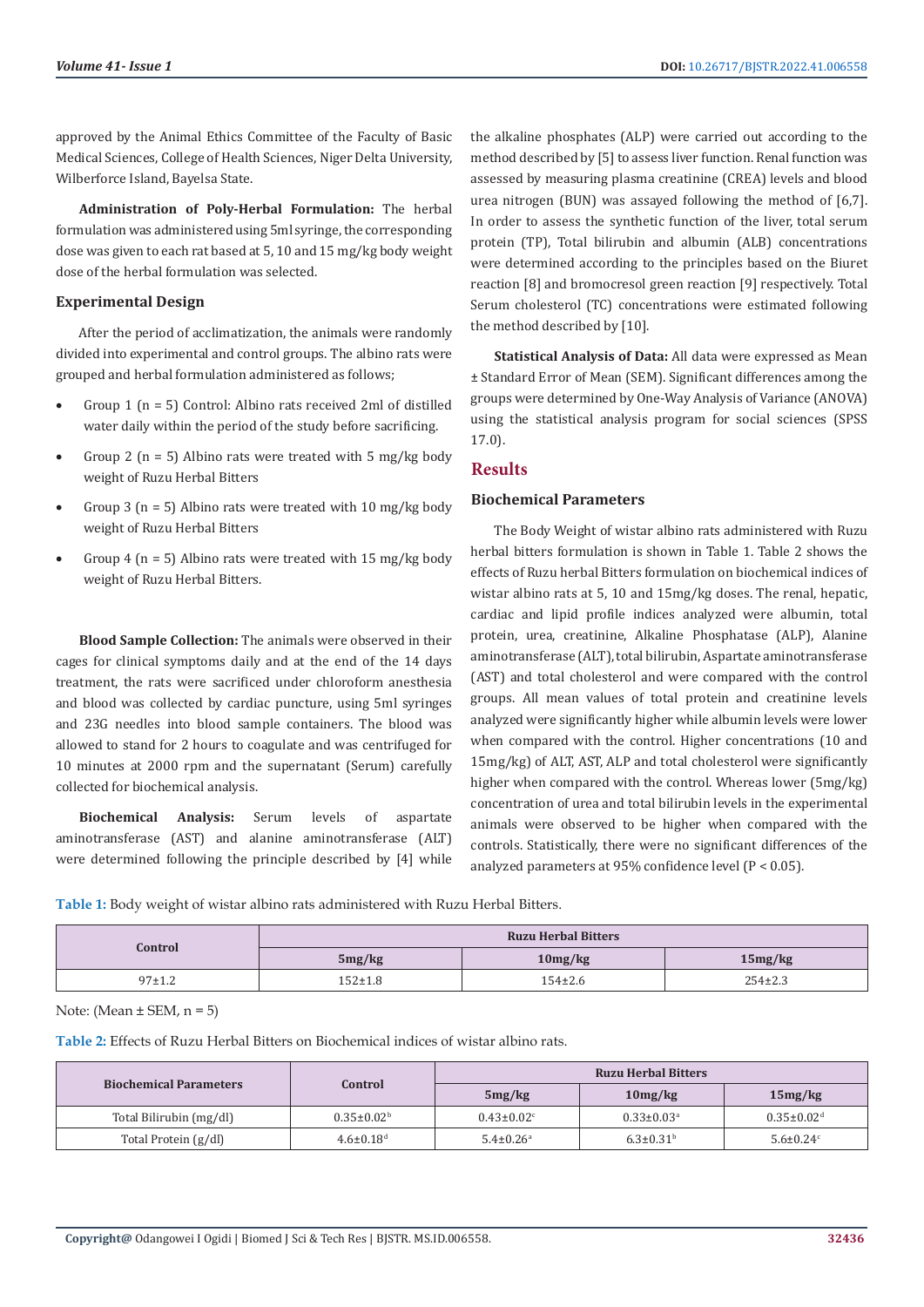| Albumin $(g/dl)$                      | $4.3 \pm 0.30^{\text{a}}$    | $4.2 \pm 0.15$ °             | $4.3 \pm 0.28$ <sup>b</sup>  | $3.8 \pm 0.15$ <sup>d</sup>  |
|---------------------------------------|------------------------------|------------------------------|------------------------------|------------------------------|
| Creatinine (mg/dl)                    | $0.73 \pm 0.03$ <sup>d</sup> | $0.83 \pm 0.03^b$            | $0.76 \pm 0.02$              | $0.75 \pm 0.02$ <sup>a</sup> |
| Alkaline phosphatase, ALP (u/l)       | $74.3 \pm 0.24$ c            | $70.2 \pm 0.15$ <sup>a</sup> | $76.3 \pm 0.24$ <sup>d</sup> | $68.2 \pm 0.15^{\rm b}$      |
| Aspartate aminotransferase, AST (u/l) | $52.8 \pm 0.06^a$            | $52.8 \pm 0.05$ <sup>d</sup> | $51.7 \pm 0.18$ <sup>c</sup> | $62.3 \pm 0.24^b$            |
| Alanine aminotransferase, ALT (u/l)   | $28.3 \pm 0.12$ <sup>c</sup> | $28.3 \pm 0.31$ <sup>a</sup> | $31.3 \pm 0.31$ <sup>b</sup> | $34.3 \pm 0.21$ <sup>d</sup> |
| Urea $(mg/dl)$                        | $17.6 \pm 0.17$ <sup>b</sup> | $18.4 \pm 0.31$ <sup>c</sup> | $16.6 \pm 0.17$ <sup>d</sup> | $17.2 \pm 0.15^a$            |
| Total Cholesterol (mg/dl)             | $74.2 \pm 0.12$ <sup>a</sup> | $58.3 \pm 0.24$ <sup>b</sup> | $72.7 \pm 0.25$ <sup>d</sup> | $76.3 \pm 0.31$ <sup>c</sup> |

Note: Data are Means ± SEM; n=5. Means of the same superscript alphabets in the same column shows no significant difference at 95% confidence levels (p<0.05).

#### **Discussion**

Herbal medicines are now receiving greater attention as an alternative to clinical therapy leading to increase in their demands [11]. In the rural communities of developing countries, the exclusive use of herbal drugs to treat various diseases is still very common and is prepared most often and dispensed by herbalists without formal training. Experimental screening method is therefore important in order to establish the active components present, ascertain the efficacy and safety of the herbal products [12]. The evaluation of the safety of these poly-herbal products is presently carried out in animals. In risk assessments, there are better correlations between rats and humans, whereas it is less predictive when mice are used for experimental [13]. Therefore, the aim of this study was to assess the effects of Ruzu Herbal Bitters formulation on wistar albino rats by carrying out biochemical parameters as marker enzymes. Study of the renal profile such as total protein, urea, creatinine and albumin levels give useful information about the poly-herbal formulation-induced renal toxicities. Animals which received herbal formulation in 5, 10 and 15mg/kg body weight doses did not show any significant changes in albumin levels. Decreased serum levels of albumin occur when there is impairment in the synthesizing function of the liver [14] therefore; the significant decrease in serum levels of albumin observed in this study may be an indication of liver impairment. However, animals at 5, 10 and 15mg/kg body weight doses showed highly significant increase in creatinine and total protein levels when compared to the control group. Creatinine levels are used as marker of kidney function.

Previous studies have shown that an apparently minor increase in serum creatinine can reflect a marked decrease in glomerular filtration rate [15]. Thus, elevated serum levels of creatinine may indicate kidney injury, with resultant reduced glomerular filtration. The results are synonymous with the findings of [16]. Urea is formed in the liver, representing the principal waste product of protein catabolism and is excreted by the kidney. In this study, urea levels at 10 and 15mg/kg doses shows significant decrease. However, the minimal increase in serum levels of urea at 5mg/kg dosage observed in the poly-herbal formulation group may be due to nephrotoxic effect of the herbal formulation, leading to reduced renal function. Liver damage tempted by herbal formulations or synthetic drugs may consist of hepatocellular necrosis, cholestasis, or a mixture of biochemical and histopathological patterns [17]. The estimation of AST, ALT and ALP is suitable in the early diagnosis of viral or toxic hepatitis and thus patients exposed to hepatotoxic drugs [18]. Generally, perturbation of parenchymal cells of the liver by xenobiotics or drugs results in elevation of both transaminases (AST and ALT) in the blood [19]. AST has both mitochondrial and cytoplasmic origin and any elevation could be taken as a first sign of cell damage that leads to the appearance of these enzymes in the serum [20]. Hence animals were tested for ALP, ALT, AST and total bilirubin levels to check for hepatic and cardiac toxicity. Therefore the increases observed in AST (15mg/kg) and ALT (10 and 15mg/ kg) activities in this study suggest that the administration of Ruzu herbal bitters did interfere with the integrity of the parenchymal cell. However the increase was only significant in the high dosage groups. The findings of this study were in agreement with the works of [21].

One of the major enzymes involved in hepatobiliary evaluation is alanine amino phosphatase (ALP). ALP levels above normal are mainly associated with blocked bile duct although this enzyme is also concentrated in the kidney and bone. The liver, via bile excretes ALP, whenever liver function is compromised the excretion of bile by the hepatocytes diminishes and this results in the increased levels in the serum ALP [22]. There was no significant increase in the ALP values at 5 and 15mg/kg body weight dosages, suggesting that Ruzu herbal bitters at the above doses did not obstruct bile excretion nor caused congestion and therefore Ruzu herbal bitters has no tendency to cause cholestasis. However, a minimal increase was observed at 10mg/kg dosage for ALP and 5 mg/kg dosage for total bilirubin when compared with the control groups. The non-significant and minimal increase observed in ALP and total bilirubin levels in this study is an indication that Ruzu herbal bitters did not impair the capacity of the liver to excrete bilirubin. Liver disease is characterized by an elevation in the serum levels of alkaline phosphatase (ALP), while hyperbilirubinaemia is seen in conditions causing hepatic liver diseases that impair the excretion of bilirubin [23]. This result is in accord with the works of [24,25]. The minimal increase in 15mg/kg dose observed in serum total cholesterol in the animal group may be due to the effect of the herbal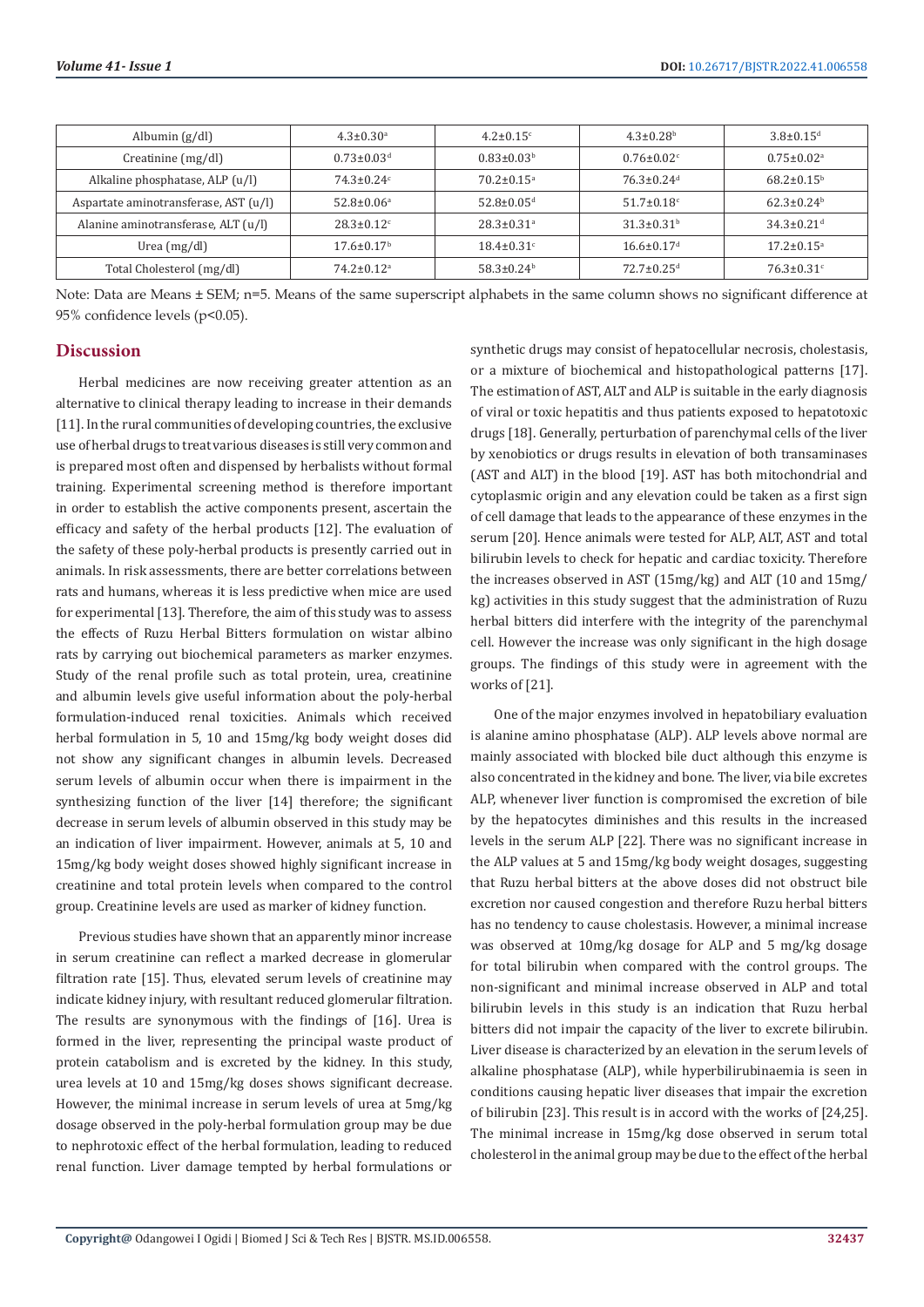formulation. The increase in the serum levels of total cholesterol may be attributed to the toxic effect of the formulation, leading to hepatobiliary disorders and impaired cholesterol metabolism. However the increase was only significant in the high dose group. These findings were in agreement with the works of [26].

#### **Conclusion**

In conclusion, this study has provided an insight and data on the Nigerian Poly-herbal formulation (Ruzu Herbal Bitters) which may be relatively safe at lower therapeutic dosage. However, at higher therapeutic dosages and prolong administration may result in renal, hepatic, cardiac and hepatobiliary disorders. Therefore, the creation of public health awareness becomes imperative on the safety and the impending health risk associated with the administration of the poly-herbal products.

#### **References**

- 1. [Ezekwesili Ofili JO, Okaka ANC \(2019\) Herbal Medicines in African](https://www.intechopen.com/chapters/64851)  [Traditional Medicine. In: Ezekwesili Ofili JO, Okaka ANC \(Eds.\).,](https://www.intechopen.com/chapters/64851)  [Intechopen Book, pp. 191-204.](https://www.intechopen.com/chapters/64851)
- 2. [Falodun A, Imieje V \(2013\) Herbal Medicine in Nigeria: Holistic](http://www.universityjournals.org/journal/NJSE/article-full-text-pdf/f163b81)  [Overview. Nigerian Journal of Science and Environment 12\(1\): 1-13.](http://www.universityjournals.org/journal/NJSE/article-full-text-pdf/f163b81)
- 3. [Kale OE, Akinpelu OB, Bakare AA, Yusuf FO, Gomba R, et al. \(2018\) Five](https://bmccomplementmedtherapies.biomedcentral.com/articles/10.1186/s12906-018-2225-6)  [traditional Nigerian polyherbal remedics protect against high fructose](https://bmccomplementmedtherapies.biomedcentral.com/articles/10.1186/s12906-018-2225-6)  [fed, Streptozotocin-inuced type 2 diabetes in male Wistar rats MBC](https://bmccomplementmedtherapies.biomedcentral.com/articles/10.1186/s12906-018-2225-6)  [Complement Altern Med 18: 160.](https://bmccomplementmedtherapies.biomedcentral.com/articles/10.1186/s12906-018-2225-6)
- 4. [Reitman S, Frankel SA \(1970\) Colorimetric method for the determination](https://pubmed.ncbi.nlm.nih.gov/13458125/)  [of serum glutamate-oxaloacetate and pyruvate transaminases. Am J Clin](https://pubmed.ncbi.nlm.nih.gov/13458125/)  [Pathol 28\(1\): 56-63.](https://pubmed.ncbi.nlm.nih.gov/13458125/)
- 5. [Roy AV \(1970\) Rapid method for determining alkaline phosphatase](https://academic.oup.com/clinchem/article-abstract/16/5/431/5679277?redirectedFrom=fulltext)  [activity in serum with thymolphthalein monophosphate. Clin Chem](https://academic.oup.com/clinchem/article-abstract/16/5/431/5679277?redirectedFrom=fulltext)  [16\(5\): 431-436.](https://academic.oup.com/clinchem/article-abstract/16/5/431/5679277?redirectedFrom=fulltext)
- 6. [Fossati P, Prencipe L, Bert G \(1980\) Use of 3,5-dichloro](https://pubmed.ncbi.nlm.nih.gov/7353268/)acid/4-aminophenazone [system in indirect enzymatic assay of uric acid in serum and urine. Clin](https://pubmed.ncbi.nlm.nih.gov/7353268/)  [Chem 26\(2\): 227-231.](https://pubmed.ncbi.nlm.nih.gov/7353268/)
- 7. [Skeggs LT \(1957\) An automatic method for colorimetric analysis.](https://pubmed.ncbi.nlm.nih.gov/13458160/)  [American J Clin. Pathol 28\(3\): 311-322.](https://pubmed.ncbi.nlm.nih.gov/13458160/)
- 8. [Gornall AG, Bardawill CJ, David MM \(1949\) Determination of serum](https://pubmed.ncbi.nlm.nih.gov/18110453/)  [proteins by means of the Biuret reaction. J Biol Chem 177\(2\): 751-766.](https://pubmed.ncbi.nlm.nih.gov/18110453/)
- 9. [Doumas BT, Watson WA, Biggs HG \(1971\) Albumin standards and the](https://pubmed.ncbi.nlm.nih.gov/5544065/)  [measurement of serum albumin with bromocresol green reaction. Clin](https://pubmed.ncbi.nlm.nih.gov/5544065/)  [Chem 31\(1\): 87-96.](https://pubmed.ncbi.nlm.nih.gov/5544065/)
- 10. [Trinder P \(1969\) Enzymatic Calorimetric determination of triglyceride](https://scirp.org/reference/referencespapers.aspx?referenceid=2225181)  [using GPO-PAP method. Annals Clin Biochem 6: 24-27.](https://scirp.org/reference/referencespapers.aspx?referenceid=2225181)
- 11. [Mythilypriya R, Shanthi P, Sachdanandam P \(2007\) Oral acute and](https://www.researchgate.net/publication/228614701_Oral_Acute_and_Subacute_Toxicity_Studies_with_Kalpaamruthaa_a_Modified_Indigenous_Preparation_on_Rats)  [subacute toxicity studies with Kalpaamruthaa, a modified indigenous](https://www.researchgate.net/publication/228614701_Oral_Acute_and_Subacute_Toxicity_Studies_with_Kalpaamruthaa_a_Modified_Indigenous_Preparation_on_Rats)  [preparation, on rats. J Health Sci 53\(4\): 351-358.](https://www.researchgate.net/publication/228614701_Oral_Acute_and_Subacute_Toxicity_Studies_with_Kalpaamruthaa_a_Modified_Indigenous_Preparation_on_Rats)
- 12. [Sushruta K, Satyanarayana S, Srinivas N, Sekhar RJ \(2006\) Evaluation of](https://www.ajol.info/index.php/tjpr/article/view/14639) [the blood–glucose reducing effects of aqueous extracts of the selected](https://www.ajol.info/index.php/tjpr/article/view/14639) [Umbellifereous fruits used in culinary practice. Trop J Pharmaceutical](https://www.ajol.info/index.php/tjpr/article/view/14639) [Res 5\(2\): 613-617.](https://www.ajol.info/index.php/tjpr/article/view/14639)
- 13. [Olson H, Betton G, Robinson D, Thomas K, Monro A, et al. \( 2000\)](https://pubmed.ncbi.nlm.nih.gov/11029269/) [Concordance of the toxicity of Pharmaceuticals in humans and animals.](https://pubmed.ncbi.nlm.nih.gov/11029269/) [Reg Tox and Pharmacol 32\(1\): 56-67.](https://pubmed.ncbi.nlm.nih.gov/11029269/)
- 14. [Omotosho IO, Olusanya T, Onyeaghala AO \(2018\) Biochemical Studies on](https://www.researchgate.net/publication/332878820_Biochemical_Studies_on_Toxicity_of_Yoyo_Bitters_A_Polyherbal_Preparation_on_Liver_and_Kidney_Functions_of_Wistar_Rats) [Toxicity of Yoyo Bitters \(A Polyherbal Preparation\) on Liver and Kidney](https://www.researchgate.net/publication/332878820_Biochemical_Studies_on_Toxicity_of_Yoyo_Bitters_A_Polyherbal_Preparation_on_Liver_and_Kidney_Functions_of_Wistar_Rats) [Functions of Wistar Rats Arch. Bas App Med 6: 177-182.](https://www.researchgate.net/publication/332878820_Biochemical_Studies_on_Toxicity_of_Yoyo_Bitters_A_Polyherbal_Preparation_on_Liver_and_Kidney_Functions_of_Wistar_Rats)
- 15. [Dhanvijay P, Misra AK, Varma SK \(2013\) Diclofenac-induced acute renal](https://pubmed.ncbi.nlm.nih.gov/23761717/) [failure in a decompensated elderly patient. J Pharmacol Pharmacother](https://pubmed.ncbi.nlm.nih.gov/23761717/) [4\(2\): 155-157.](https://pubmed.ncbi.nlm.nih.gov/23761717/)
- 16. [David OC, Vincent ON \(2020\) Effect of Ruzu Herbal Bitters on the kidney](https://www.ijser.org/researchpaper/Effect-of-Ruzu-Herbal-Bitters-on-the-kidney-Function-and-Hematological-Parameters-of-Alloxan-Induced-Diabetic-Rats.pdf) [Function and Hematological Parameters of Alloxan-Induced Diabetic](https://www.ijser.org/researchpaper/Effect-of-Ruzu-Herbal-Bitters-on-the-kidney-Function-and-Hematological-Parameters-of-Alloxan-Induced-Diabetic-Rats.pdf) [Rats. International Journal of Scientific & Engineering Research 11\(5\):](https://www.ijser.org/researchpaper/Effect-of-Ruzu-Herbal-Bitters-on-the-kidney-Function-and-Hematological-Parameters-of-Alloxan-Induced-Diabetic-Rats.pdf) [63-86.](https://www.ijser.org/researchpaper/Effect-of-Ruzu-Herbal-Bitters-on-the-kidney-Function-and-Hematological-Parameters-of-Alloxan-Induced-Diabetic-Rats.pdf)
- 17. [Bonadonna G \(1988\) Chemotherapy Induced Complications. In:](https://scirp.org/reference/referencespapers.aspx?referenceid=1656877) [Bonadonna, G, Robustelli Della Cuna G \(Eds.\)., Handbook of Medical](https://scirp.org/reference/referencespapers.aspx?referenceid=1656877) [Oncology \(3rd Edn.\)., Masson, Milano, Parigi, Barecellona and Mexico, pp.](https://scirp.org/reference/referencespapers.aspx?referenceid=1656877) [963-975.](https://scirp.org/reference/referencespapers.aspx?referenceid=1656877)
- 18. [Zimmerman HJ \(1984\) Function and Integrity of the Liver. In: Henry JB](https://www.scirp.org/(S(351jmbntvnsjt1aadkposzje))/reference/ReferencesPapers.aspx?ReferenceID=1656878) [\(Edt.\)., Clinical Diagnosis and Management by Laboratory Methods \(17th](https://www.scirp.org/(S(351jmbntvnsjt1aadkposzje))/reference/ReferencesPapers.aspx?ReferenceID=1656878) [Edn.\)., WB Saunders, Philadelphia, pp. 217-250.](https://www.scirp.org/(S(351jmbntvnsjt1aadkposzje))/reference/ReferencesPapers.aspx?ReferenceID=1656878)
- 19. [Wolf PL, Williams D, Tsudaka T, Acosta L \(1972\) Methods and techniques](https://ur.booksc.eu/book/1654885/00e586) [in clinical chemistry. In: Wolf PL, Williams D, Tsudaka T, Acosta L \(Eds.\).,](https://ur.booksc.eu/book/1654885/00e586) [John Wiley and Sons, USA.](https://ur.booksc.eu/book/1654885/00e586)
- 20. Mdhluli M (2003) Toxicological and antifertility investigations of oleanolic acid in male vervet monkeys (Chlorocebus aethiops). Discipline of Physiological Sciences, University of the Western Cape, Cape Town, South Africa.
- 21. [Igweze ZN, Ezejiofor AN, Orisakwe OE, Obianime A \(2019\) Hepatic and](https://esmed.org/MRA/mra/article/view/1881) [heamatological effects of smart herbal purifier: a Nigerian poly herbal](https://esmed.org/MRA/mra/article/view/1881) [remedy in male sprague-dawley rats. Medical Research Archives 7\(1\):](https://esmed.org/MRA/mra/article/view/1881) [1-13](https://esmed.org/MRA/mra/article/view/1881)
- 22. [Rajesh MG, Latha MS \(2004\) Preliminary evaluation of the antihepatotoxic](https://pubmed.ncbi.nlm.nih.gov/15036476/) [activity of Kamilari, a polyherbal formulation. J Ethnopharmacol 91\(1\):](https://pubmed.ncbi.nlm.nih.gov/15036476/) [99-104.](https://pubmed.ncbi.nlm.nih.gov/15036476/)
- 23. Nsirim N (1999) Clinical Biochemistry for Students of Pathology (1st Edn)., In: Nsirim N (Edt.)., Longman Nigeria Plc. Lagos Nigeria, pp. 42- 126.
- 24. [Omotosho IO, Olusanya T, Onyeaghala AO \(2018\) Biochemical Studies on](https://www.researchgate.net/publication/332878820_Biochemical_Studies_on_Toxicity_of_Yoyo_Bitters_A_Polyherbal_Preparation_on_Liver_and_Kidney_Functions_of_Wistar_Rats) [Toxicity of Yoyo Bitters \(A Polyherbal Preparation\) on Liver and Kidney](https://www.researchgate.net/publication/332878820_Biochemical_Studies_on_Toxicity_of_Yoyo_Bitters_A_Polyherbal_Preparation_on_Liver_and_Kidney_Functions_of_Wistar_Rats) [Functions of Wistar Rats Arch. Bas App Med 6: 177-182.](https://www.researchgate.net/publication/332878820_Biochemical_Studies_on_Toxicity_of_Yoyo_Bitters_A_Polyherbal_Preparation_on_Liver_and_Kidney_Functions_of_Wistar_Rats)
- 25. [Khan RA, Aslam M, Ahmed S \(2016\) Evaluation of Toxicological Profile of](https://www.scirp.org/journal/paperinformation.aspx?paperid=62899) [a Polyherbal Formulation Pharmacology & Pharmacy 7\(1\): 56-63.](https://www.scirp.org/journal/paperinformation.aspx?paperid=62899)
- 26. [Odangowei IO, Timipa RO, Chiemeziem ON, Eruom EC, Eladebi BA,](https://www.elixirpublishers.com/articles/1608723673_ELIXIR2020106731.pdf) [et al. \(2020\) Toxicity Studies on the Effects of Non-Steroidal Anti-](https://www.elixirpublishers.com/articles/1608723673_ELIXIR2020106731.pdf)[Inflammatory Drugs in Wistar Albino Rats. Elixir Pharmacy 149: 55010-](https://www.elixirpublishers.com/articles/1608723673_ELIXIR2020106731.pdf) [55014.](https://www.elixirpublishers.com/articles/1608723673_ELIXIR2020106731.pdf)